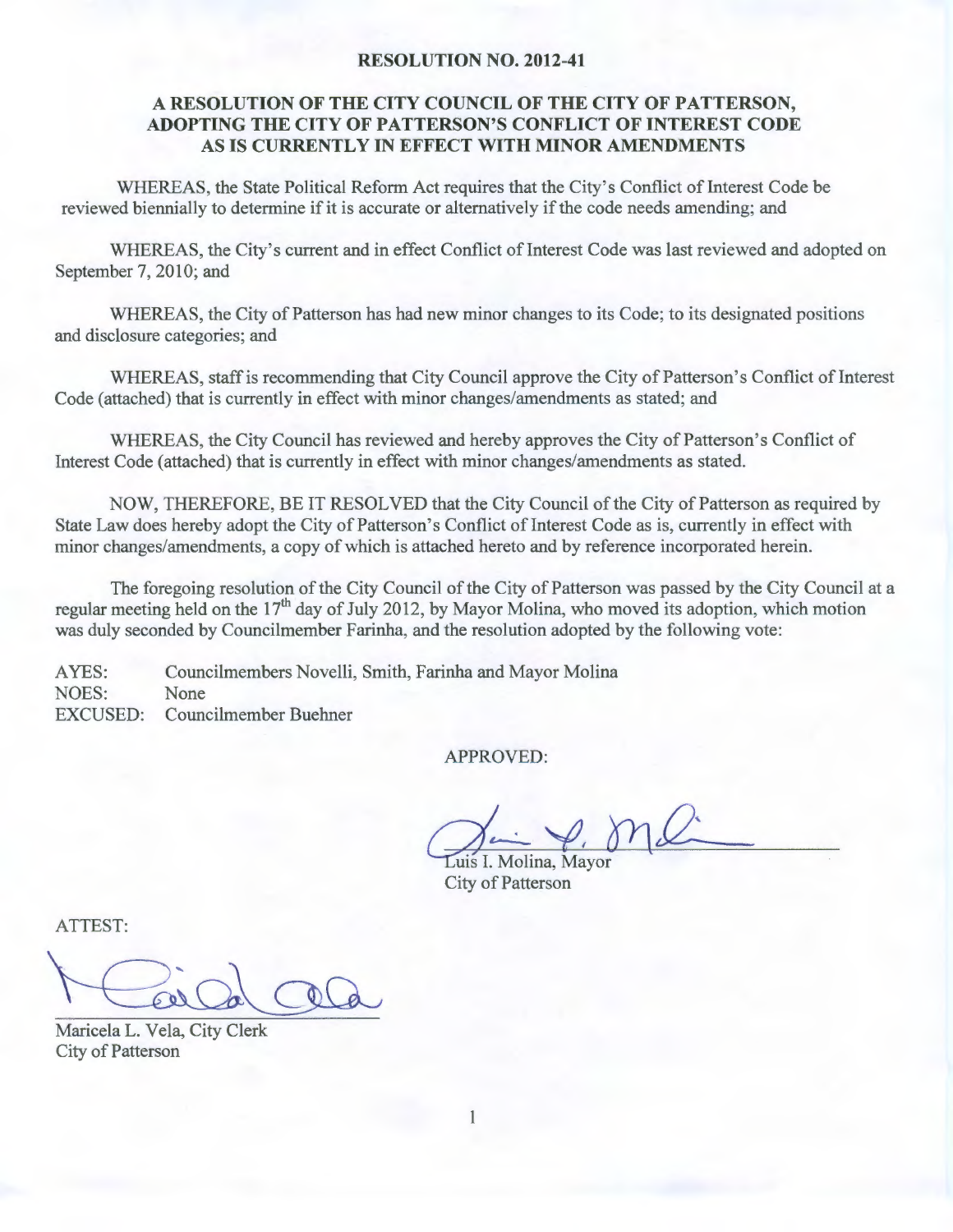I hereby certify that the foregoing is a full, correct and true copy of a resolution passed by the City Council of the City of Patterson, a Municipal Corporation of the County of Stanislaus, State of California, at a regular meeting held on the 17<sup>th</sup> day of July 2012, and I further certify that said resolution is in full force and effect and has never been rescinded or modified.

DATED:

City Clerk of the City of Patterson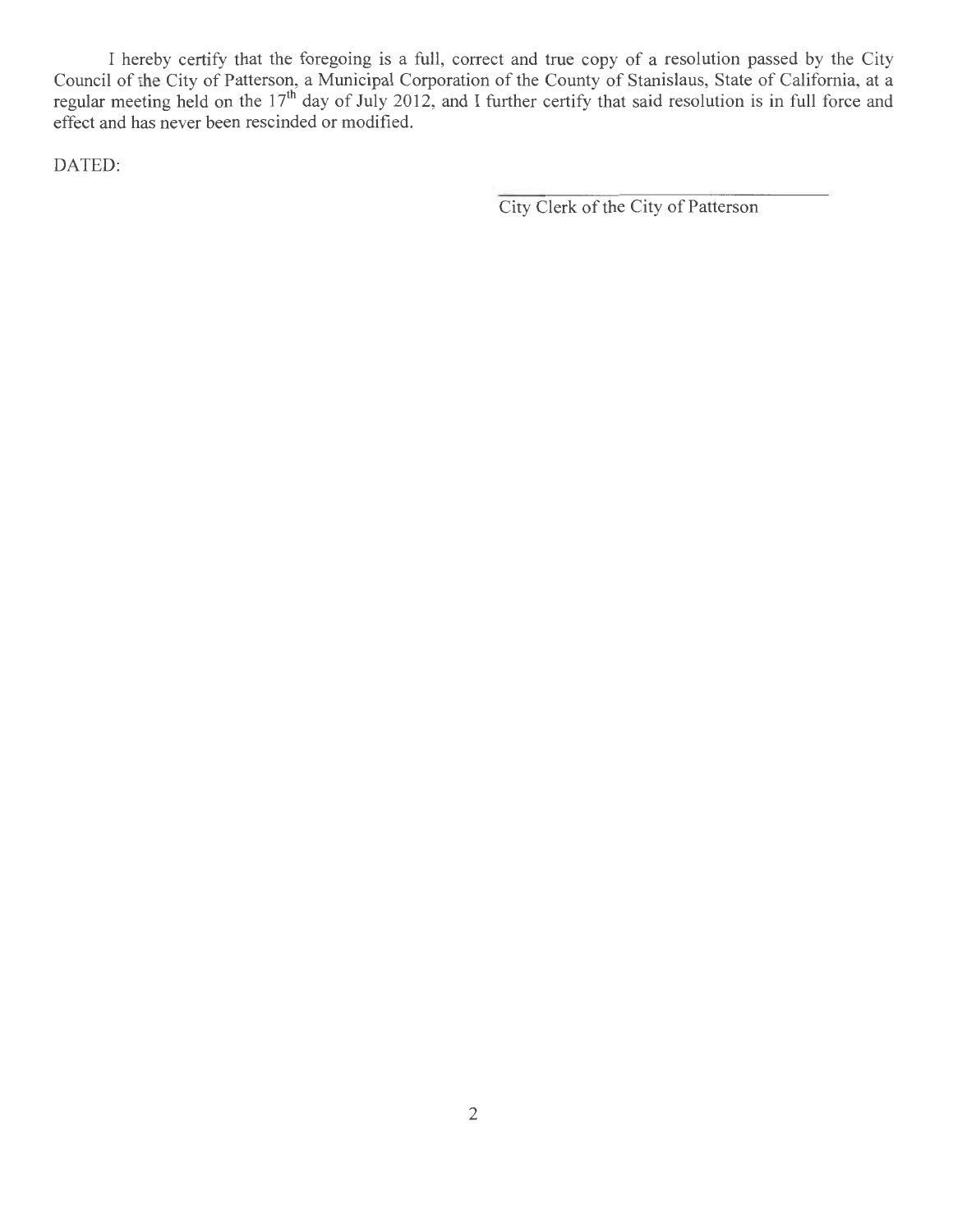## CONFLICT OF INTEREST CODE FOR THE CITY OF PATTERSON

Section 1. Conflict of Interest Code - Adopted

The Political Reform Act, Government Code Section 81000, et. seq., requires state and local government agencies to adopt and promulgate conflict of interest codes. The Fair Political Practices Commission (FPPC) has adopted a regulation, 2 Cal Code of Regs. Section 18730, which contains the terms of a standard Conflict of Interest Code. It can be incorporated by reference and may be amended by the FPPC after public notice and hearings to conform to amendments in the Political Reform Act. Therefore, the terms of 2 Cal Code of Regs. Section 18730 and any amendments to it duly adopted by the FPPC are hereby incorporated by reference, and along with the attached appendix's in which members and employees are designated and disclosure categories are set forth constitutes the Conflict of Interest Code of the City of Patterson, which is considered the agency within the purview of this code. *The Conflict of Interest Code of the City of Patterson so adopted amends and replaces any Conflict of Interest Code of the City of Patterson previously in effect to conform to this newly adopted code.* 

Section 2. Conflict of Interest Code – Statements

Designated employees shall file statements of economic interest with the City Clerk, who shall be and perform the duties of filling officer for the City of Patterson.

Section 3. Savings Clause

Any change provided for in this conflict of interest code shall not affect or excuse any offense or act committed or done or omission or any penalty or forfeiture incurred or accruing under any other conflict of interest code; nor shall it affect any prosecution, suit, or proceedings pending or any judgment rendered in connection with any other conflict of interest code.

## APPENDIX OF DESIGNATED POSITIONS

As of July 17, 2012

|                   | Designated Positions                                                                         | Assigned Disclosure Categories |
|-------------------|----------------------------------------------------------------------------------------------|--------------------------------|
| <b>City Staff</b> |                                                                                              |                                |
|                   | City Manager                                                                                 | 1 through 25                   |
|                   | <b>Assistant City Manager</b>                                                                | 1 through 25                   |
|                   | Human Resources Manager/Assistant City Manager<br>Assistant to the City Manager              | 1 through 25                   |
|                   | The Assistant City Manager became the Human Resources Manager/Assistant to the City Manager. |                                |
|                   | City Clerk                                                                                   | 1 through $25$                 |
|                   | <b>Community Development Director</b><br>3                                                   | 1 through 25                   |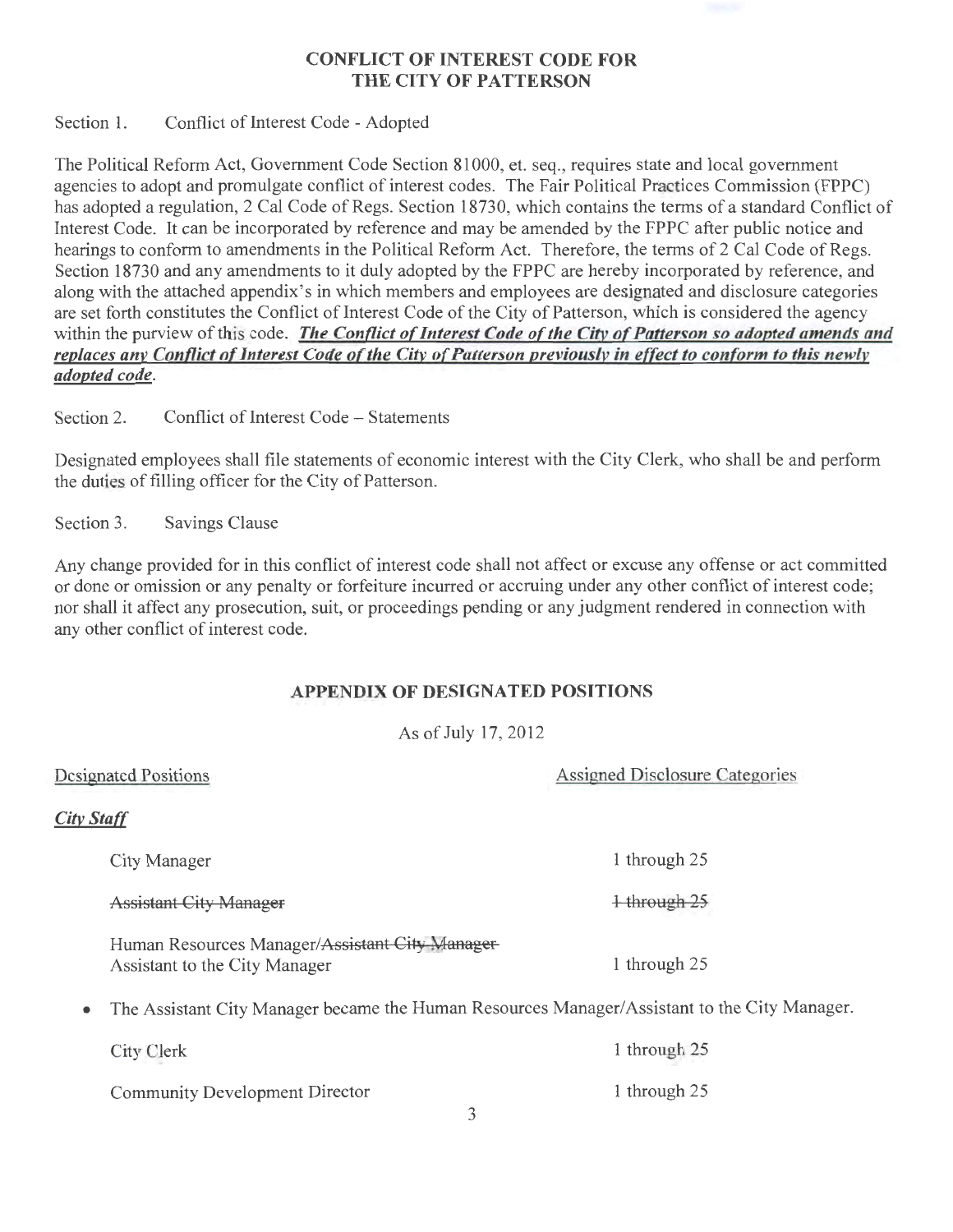|   | <b>City Planner</b>                                                                  | 1 through 25 |  |  |  |  |  |
|---|--------------------------------------------------------------------------------------|--------------|--|--|--|--|--|
| ٠ | The City Planner position has been added.                                            |              |  |  |  |  |  |
|   | <b>Public Works Director</b>                                                         | 1 through 25 |  |  |  |  |  |
|   | Deputy Public Works Director                                                         | 1 through 25 |  |  |  |  |  |
|   | <b>Public Works Capital Projects Manager</b>                                         | 1 through 25 |  |  |  |  |  |
| ٠ | The Public Works Capital Projects Manager position has been added.                   |              |  |  |  |  |  |
|   | <b>Parks &amp; Recreation Director</b><br>Recreation & Community Services Director   | 1 through 25 |  |  |  |  |  |
|   | The Parks & Recreation Director became the Recreation & Community Services Director. |              |  |  |  |  |  |
|   | Building Inspections (Contract Manager/Owner)                                        | 1 through 25 |  |  |  |  |  |
|   | <b>Building Official</b>                                                             | 1 through 25 |  |  |  |  |  |
|   | <b>Finance Director</b>                                                              | 1 through 25 |  |  |  |  |  |
|   | <b>Assistant Finance Director</b>                                                    | 1 through 25 |  |  |  |  |  |
|   | Fire Chief                                                                           | 1 through 25 |  |  |  |  |  |
|   | Police Chief                                                                         | 1 through 25 |  |  |  |  |  |
|   | <b>City Engineers</b>                                                                | 1 through 25 |  |  |  |  |  |
|   | <b>City Attorney</b>                                                                 | 1 through 25 |  |  |  |  |  |
|   | <b>Special Counsel</b>                                                               | 1 through 25 |  |  |  |  |  |
|   | The Special Counsel position has been added.                                         |              |  |  |  |  |  |
|   | <b>City Treasurer</b>                                                                | 1 through 25 |  |  |  |  |  |
|   | Auditors (Contract Manager/Owner)                                                    | 1 through 25 |  |  |  |  |  |
|   | Information Technology (Contract Manager/Owner)                                      | 1 through 25 |  |  |  |  |  |
|   | Grant Writers (Contract Manager/Owner or In-House)                                   | 1 through 25 |  |  |  |  |  |
|   | The City Grant Writers position has been added.                                      |              |  |  |  |  |  |
|   | Consultants *                                                                        | 1 through 25 |  |  |  |  |  |

4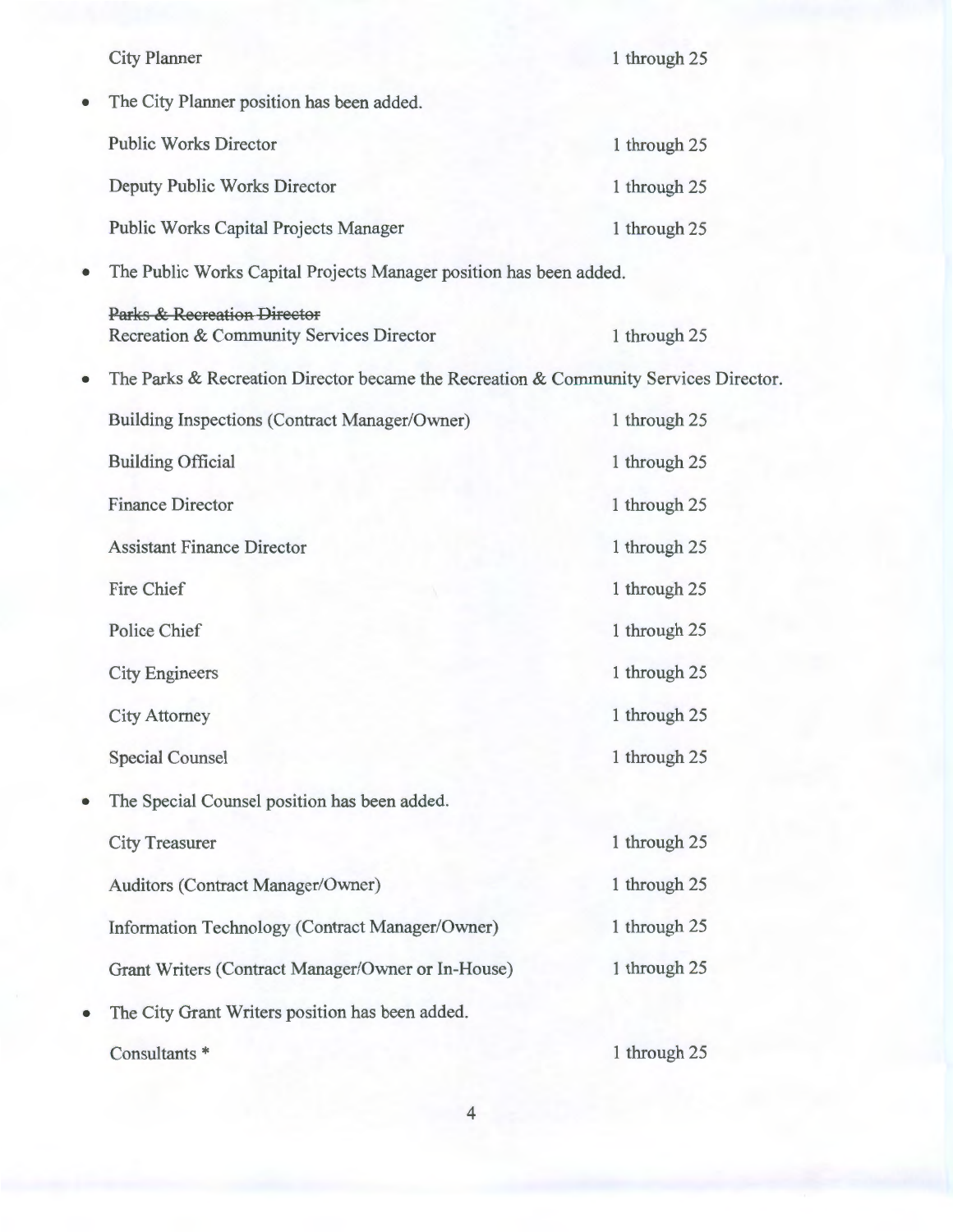Consultants shall be included in the list of designated employees and shall disclose pursuant to the broadest disclosure category in the code subject to the following limitations:

The City Manager or his designee may determine in writing that a particular consultant, although a "designated position" is hired to perform a range of duties that are limited in scope and thus is not required to fully comply with the disclosure requirements described in this section. Such written determination shall include a description of the consultant's duties and, based upon that description, a statement of the extent of the disclosure requirements. The City Manager or his designee's determination is a public record and shall be retained for public inspection in the same manner and location as the conflict of interest code.

### *Council, Commissions, Committees and Boards*

| <b>City Council Members</b>                       | 1 through 25 |
|---------------------------------------------------|--------------|
| <b>Planning Commission Members</b>                | 1 through 25 |
| <b>Economic Strategic Commission Members</b>      | 1 through 25 |
| Parks & Recreation Commission Members             | 1 through 25 |
| <b>Beautification Committee Members</b>           | 1 through 25 |
| Senior Center Board of Directors Members          | 1 through 25 |
| <b>Turlock Mosquito Abatement District Member</b> | 1 through 25 |

#### **APPENDIX OF DISCLOSURE CATEGORIES**

### List of Disclosure Categories Specification Sheet Reportable Investments, Interest in Real Property and Income

#### Disclosure Category

- 1. All investments and business positions in business entities, sources of income and interests in real property.
- 2. Investments and business positions in business entities, and all sources of income.
- 3. Interests in real property.
- 4. Investments and business positions in business entities, and sources of income from entities providing supplies, services, equipment or machinery of the type used by the designated employee's unit.
- 5. Investments and business positions in, and income from entities which are book outlets, vendors or providers of business services.
- 6. Investments and business positions in business entities and come from sources engaged in construction, building, or material supply.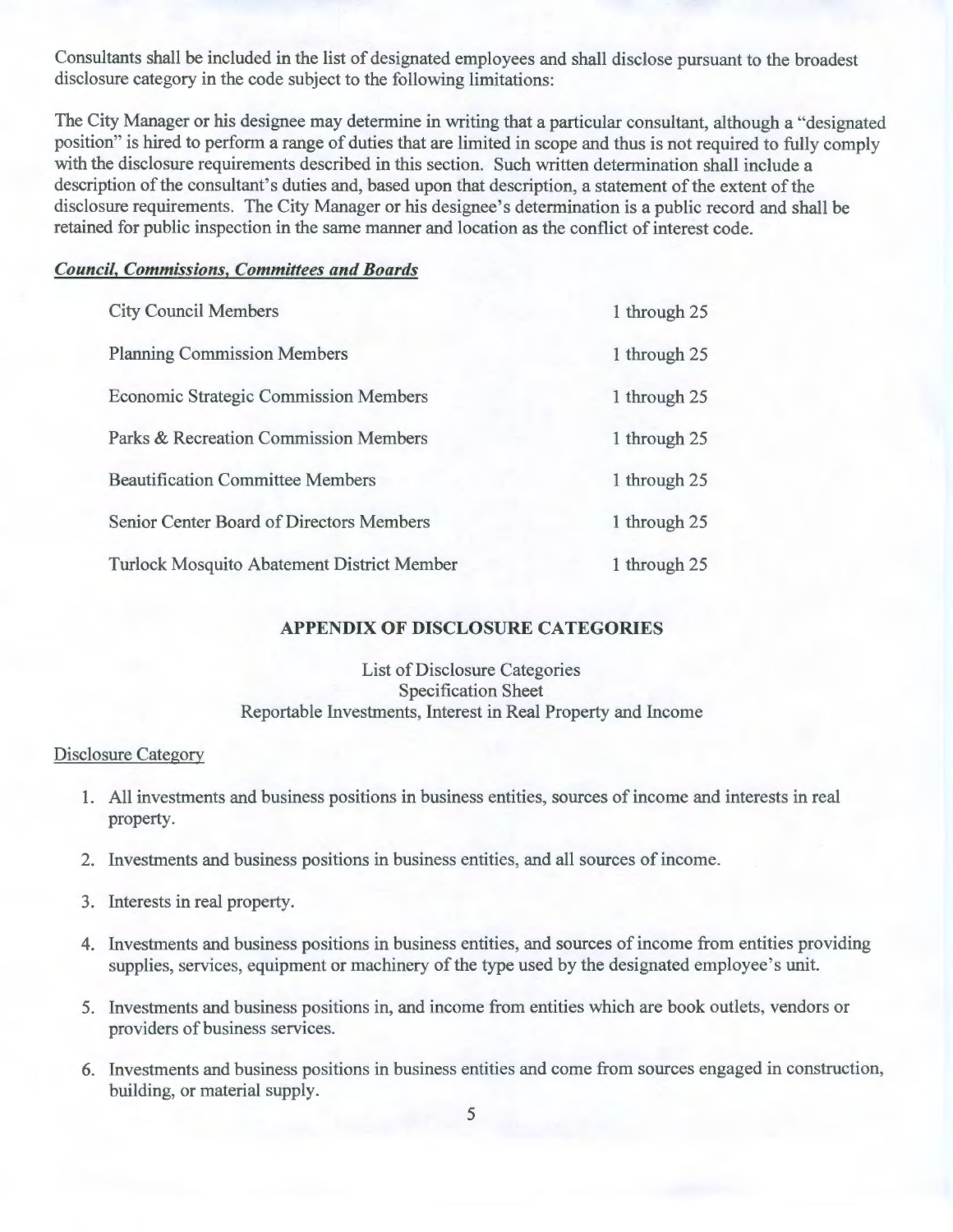- 7. Investments and business positions in business entities and income from sources which supply or manufacture solar energy systems.
- 8. Investments and business positions in business entities and income from sources engaged in construction or development.
- 9. Investments and business positions in business entities and income from sources which provide transportation services subject to the review or approval ofthe Public Works Department and all interest in real property.
- 10. Investments and business position in, and income from sources engaged in the construction of public works projects.
- 11. Investments and business positions in business entities and income from construction companies involved in progress payments.
- 12. Investments and business positions in, and income from construction firms involved in construction projects subject to acceptance by the City Council.
- 13. Investments and business positions in business entities and income from business entities of the type to provide bids, supplies, vehicles and equipment.
- 14. Investments and business position in, and income from entities which provide training, services or facilities of the type utilized by the City.
- 15. Investments and business positions in business entities and sources of income which provide services and supplies of the type used in emergency services coordination and training activities.
- 16. Investments and business positions in, and income from Union Pension Funds that may be affected by the outcome of negotiations involving monetary settlements and employer-employee memorandum.
- 17. Investments and business positions in, and income from entities providing medical services or facilities of the type used by the City.
- 18. Investments and business positions in, and income from business entities engaged in providing eye examinations and eye glasses, including but not limited to opticians, ophthalmologists, etc.
- 19. Investments and business positions in and income from business entities supplying or manufacturing electronic equipment, supplies or services of the type utilized by the employee's unit.
- 20. Investments and business positions in, and income from business entities providing supplies, services, equipment or machinery of the type used by the City or County.
- 21. Investments and business positions in, and income from employment agencies or entities which provide employment or pre-employment services. Services include, but are not limited to, testing, training, consulting, job classification studies and salary surveys.
- 22. Investments and business positions in, and income from, business entities which are of the type to provide any of the various types of employee insurance coverage and/or actuarial services.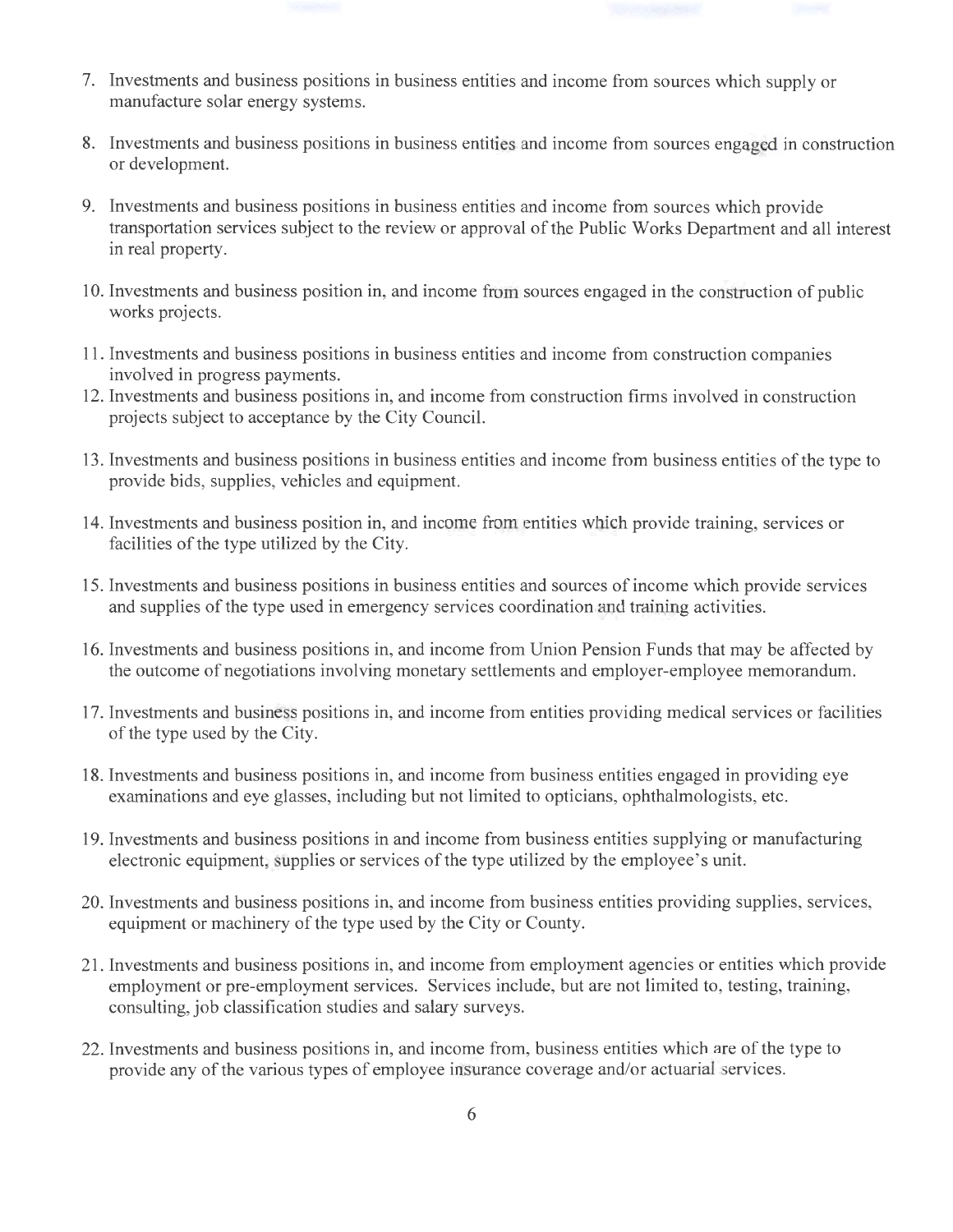- 23. Investments and business positions in business entities, and income from sources which supply and manufacture firefighting equipment and supplies.
- 24. Investments and business position in business entities and come from sources which provide, supply manufacture or service computer hardware or software of the type utilized by the City of County.
- 25. Investments and business position in business position in business entities, and come from sources which are of the type to have done business with County government in the previous two years; income from individuals who are County employees, as well as all interest in real property.